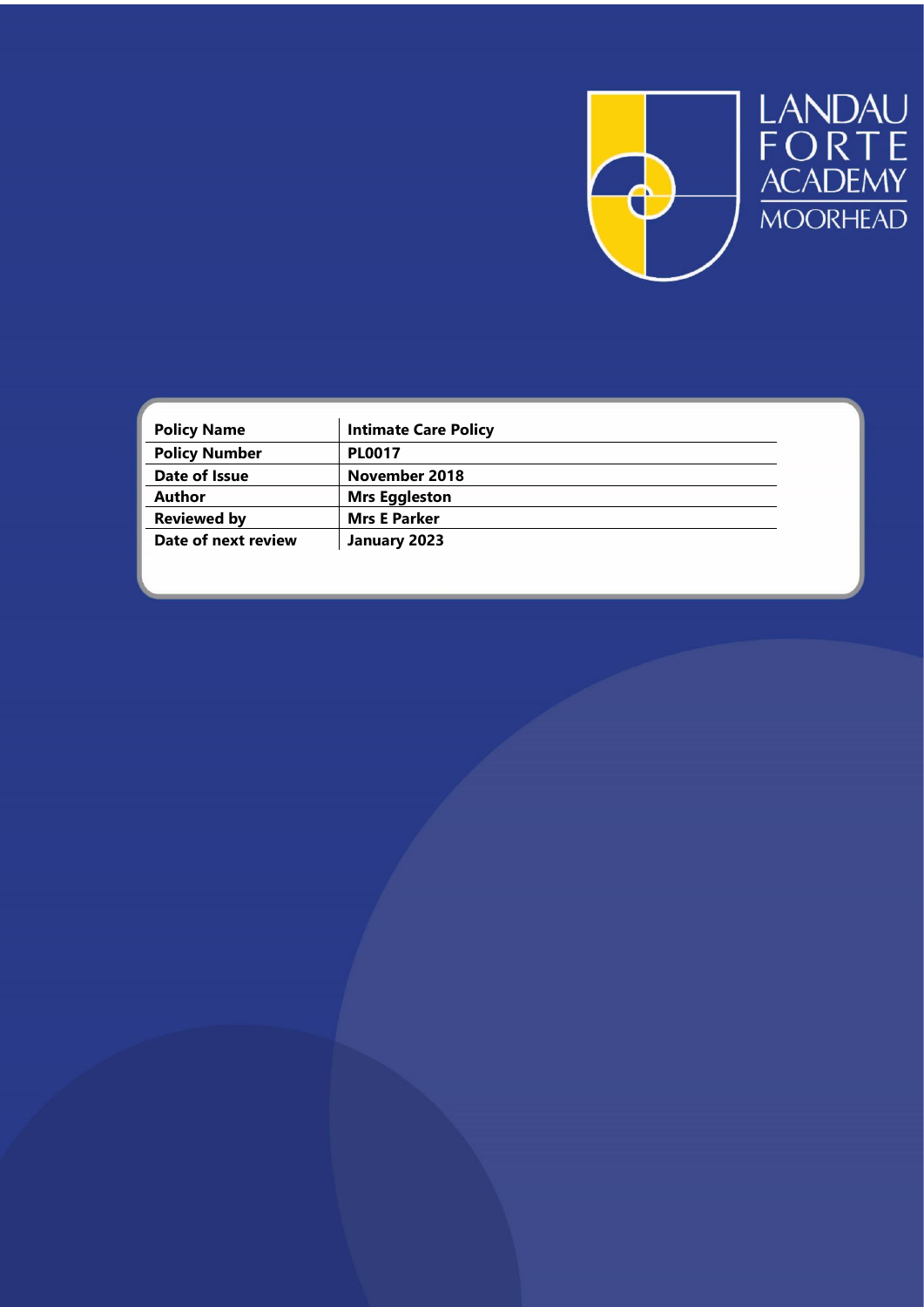| <b>Review date</b> | By whom             | <b>Summary of changes made</b> | <b>Date</b><br>implemented |
|--------------------|---------------------|--------------------------------|----------------------------|
| January 2022       | <b>Mrs E Parker</b> | No wording changes only layout | January 2022               |
|                    |                     |                                |                            |
|                    |                     |                                |                            |
|                    |                     |                                |                            |
|                    |                     |                                |                            |
|                    |                     |                                |                            |
|                    |                     |                                |                            |
|                    |                     |                                |                            |
|                    |                     |                                |                            |
|                    |                     |                                |                            |
|                    |                     |                                |                            |
|                    |                     |                                |                            |
|                    |                     |                                |                            |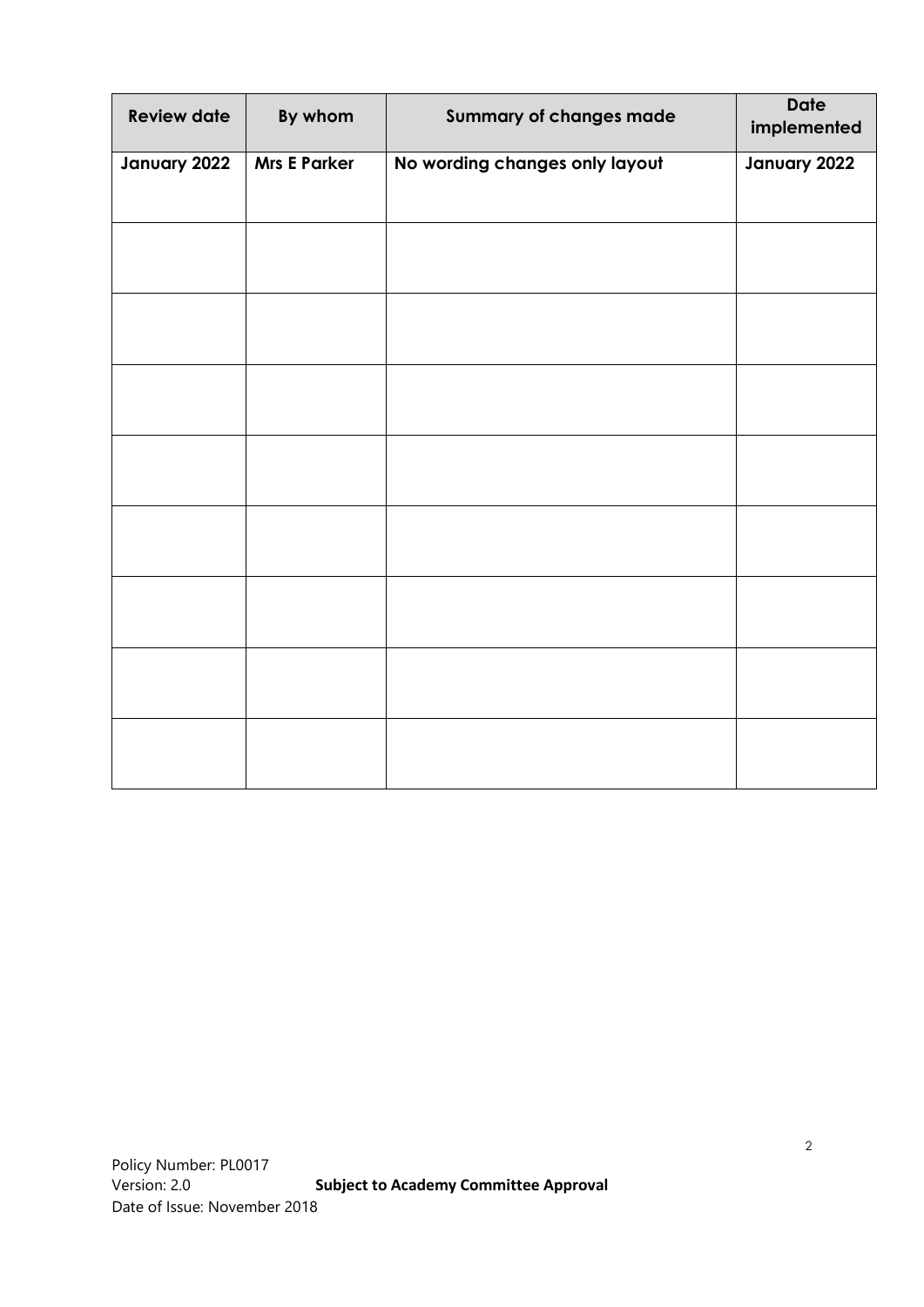## **1. Aim**

At Landau Forte Academy Moorhead, we aim to meet the needs of all our children and promote their welfare. We recognise and assist children with intimate care where needed, and ensure that the children are treated with courtesy, dignity and respect at all times.

Intimate care is defined as care involving washing, touching or carrying out a procedure to intimate personal areas which some children may need support in doing because of their young age, physical difficulties or other special needs.

Where a child has intimate care needs, a designated member of staff takes responsibility to provide their care. We address issues on an individual basis.

Due to the developmental stages of the children that we work with, we support them with their personal care: reminding the children to go to the toilet, hygiene etc. to develop their independence. As outlined in the Foundation Stage Curriculum, we are responsible for children's personal care skills, as an essential part of Personal Development, in order to be able to access the rest of the curriculum.

## **2. Intimate Care Policy**

On some occasions, children come to our setting in nappies. We support children sensitively and with dignity in this matter. Also, from time to time some children will have accidents and need to be attended to. Parents are asked to supply a bag of clean clothes for their child. These are taken into the toilet facilities prior to changing. However, a supply of spare clothing is available if necessary and parents are asked to return these to the school as soon as possible.

If a child has needed help with meeting intimate care needs (had an accident), this is treated as confidential and shared with the parents in person at the end of the school day. It is also recorded in school so we have a record to share with parents.

### **3. Implementation**

All staff are knowledgeable about intimate care/personal care. They are aware of their responsibilities, relevant policies and the procedures in place (including adhering to Child Protection, Health and Safety and confidentiality). The designated employed adult is trained, DBS checked and has received training for very specific intimate care procedures where relevant. They follow the child's care plan and they undertake their duties in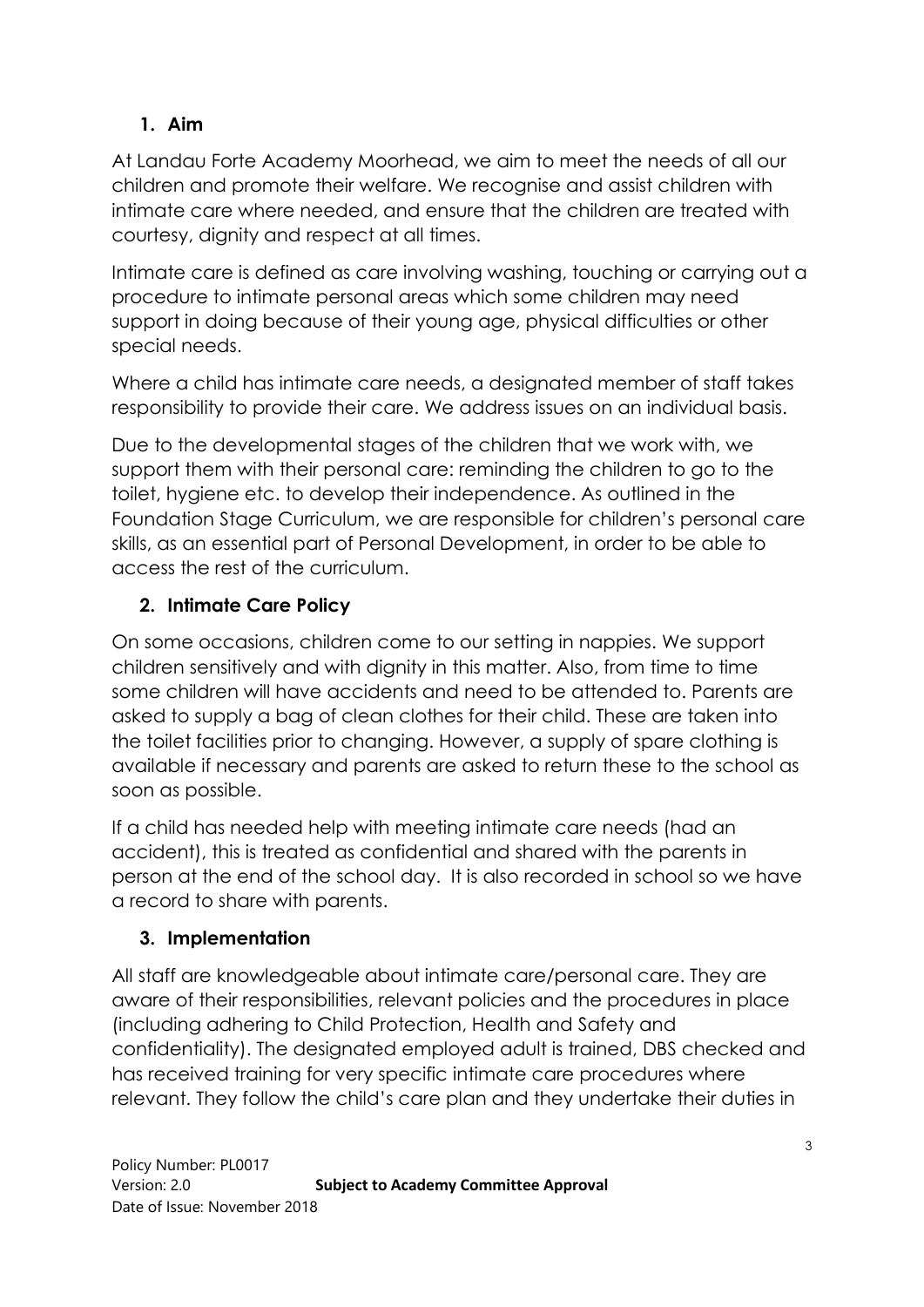a professional manner at all times. They are fully aware of best practice including hygiene. If a child requires regular assistance with intimate care, staff meet with the parents to discuss the child's needs and devise an agreed intimate/personal care plan. Relevant health personnel are involved if needed. We monitor and review the plan on a regular basis.

## **4. Practice**

The designated practitioner who provides the care (in most cases: the child's key person) forms a strong, trusting relationship with the child. They ensure that it is a positive experience that is safe and comfortable for all. Whilst the child is having their needs met, it is treated as a time to converse and promote their personal development.

The child is encouraged to undertake as much of the procedure for themselves as possible, including washing intimate areas, dressing/undressing and hygiene.

The children's toilet area is used to attend to a child's needs and every effort is made to ensure privacy and modesty.

Most procedures are carried out by just the designated person. However, careful consideration is given to the child's individual circumstances to determine how many practitioners might need to be present when a child needs help with intimate care.

If a child is unhappy or anxious about the care being provided, the issue will be addressed to ensure that we continually meet a child's needs.

# **5. Working with parents**

We work closely with parents to identify and ensure we meet the child's needs. Cultural and religious values are respected when planning for their care. We seek to engage in regular communication with parents, and monitor and review the plan together.

### **6. Working with outside agencies**

We work closely with outside agencies and utilise their knowledge and expertise where necessary. The Inclusion Manager (Mrs Emma Parker) coordinates this approach.

### **7. Disposal of nappies, aprons and gloves safely**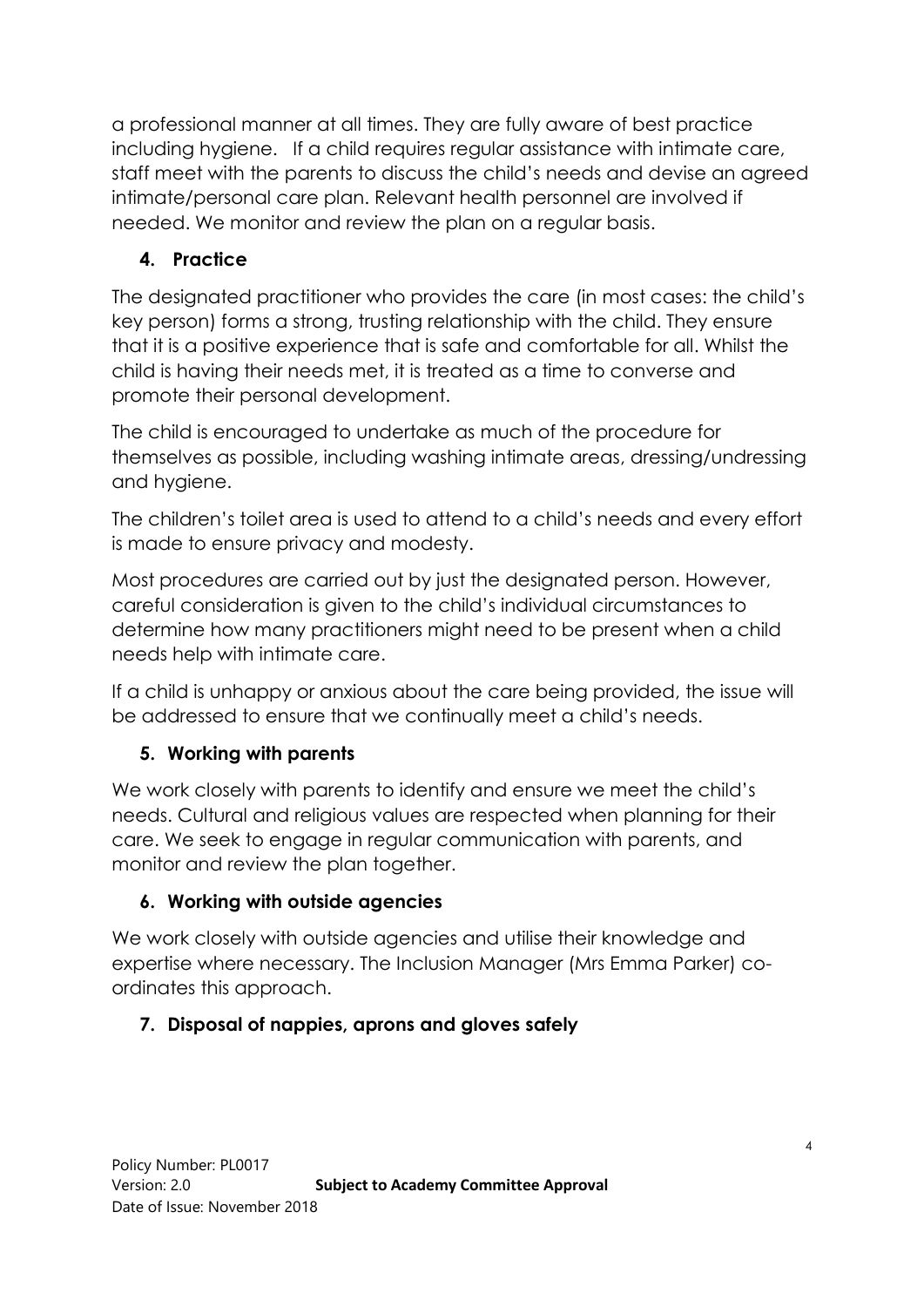We have in place good hygiene practices when disposing waste to stop infection. We follow stringent nappy changing procedures to ensure the safe disposal of waste, see below.

### **8. Changing a nappy**

A clean disposable apron and gloves is worn by the member of staff every time a child is changed and hands are washed thoroughly after use.

Whilst changing, children's skin is cleaned with a disposable wipe/creams if needed. Nappies and 'pull ups', gloves, aprons and wipes are disposed of hygienically and safely by double bagging and placing in a special bin, which is emptied regularly.